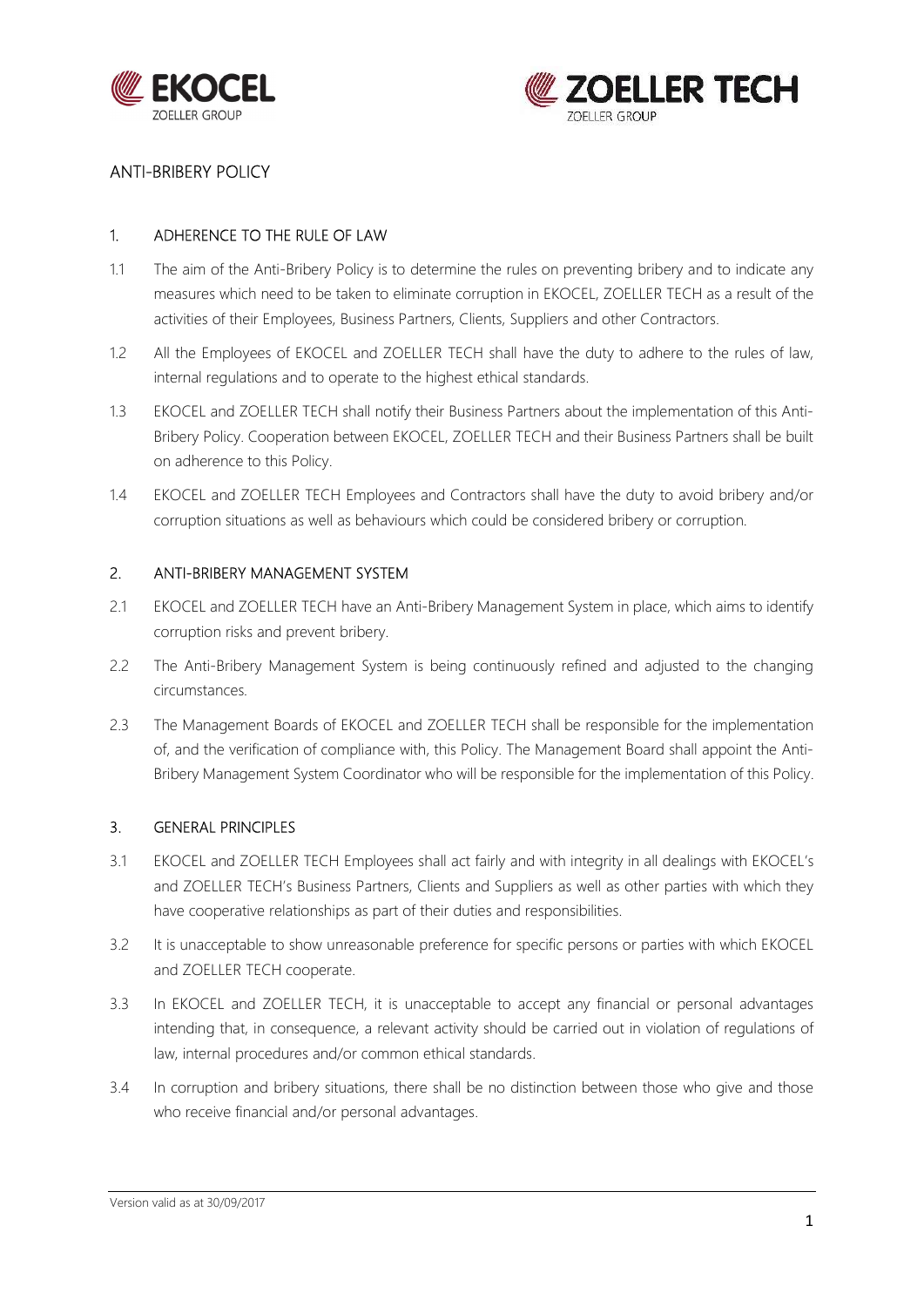



### 4. DEFINITION OF CORRUPTION AND BRIBERY

- 4.1 For the purposes of this Policy and the implemented Anti-Bribery Management System, corruption and bribery shall include:
	- promising, offering, giving, requesting or accepting any financial or personal advantages, with the exception of small gifts which are part of the business culture, in accordance with the internal procedures which are applicable in EKOCEL and ZOELLER TECH.
	- benefiting from any financial or personal advantages or helping third parties to achieve such advantages by disclosing any proprietary or confidential information of EKOCEL or ZOELLER TECH, including trade or manufacturing secrets which have been learnt when holding an office in or working for EKOCEL or ZOELLER TECH.
	- acting as an intermediary in relation to the above-mentioned activities.
	- accepting or inducing anyone to perform the above-mentioned activities.
- 4.2 Business Partners are forbidden to offer EKOCEL and ZOELLER TECH Employees any financial or personal advantages.
- 4.3 EKOCEL and ZOELLER TECH Employees are forbidden to offer EKOCEL's and ZOELLER TECH's Business Partners any financial or personal advantages.
- 4.4 Business Partners shall not accept any proposals or requests for advantages, which are made by EKOCEL and ZOELLER TECH Employees.
- 4.5 EKOCEL and ZOELLER TECH Employees shall not accept any proposals or requests for advantages, which are made by Business Partners.

## 5. CONFLICT OF INTEREST

- 5.1 Conflict of interest is a situation in which personal interests compromise the duties owed to EKOCEL and/or ZOELLER TECH.
- 5.2 ZOELLER TECH shall take measures to avoid conflict of interests in their relations with Employees and Business Partners.
- 5.3 Employees shall have the duty to avoid situations where there is a conflict of their personal interest or interest of their family members or close friends with the interests of the Employer.
- 5.4 Employees shall have the duty to notify their Managers of any possibility of a conflict of interest which may arise during the performance of the duties of their office or job position.
- 5.5 EKOCEL and ZOELLER TECH shall notify their Business Partners of any existing or possible conflicts of interest and shall expect reciprocity.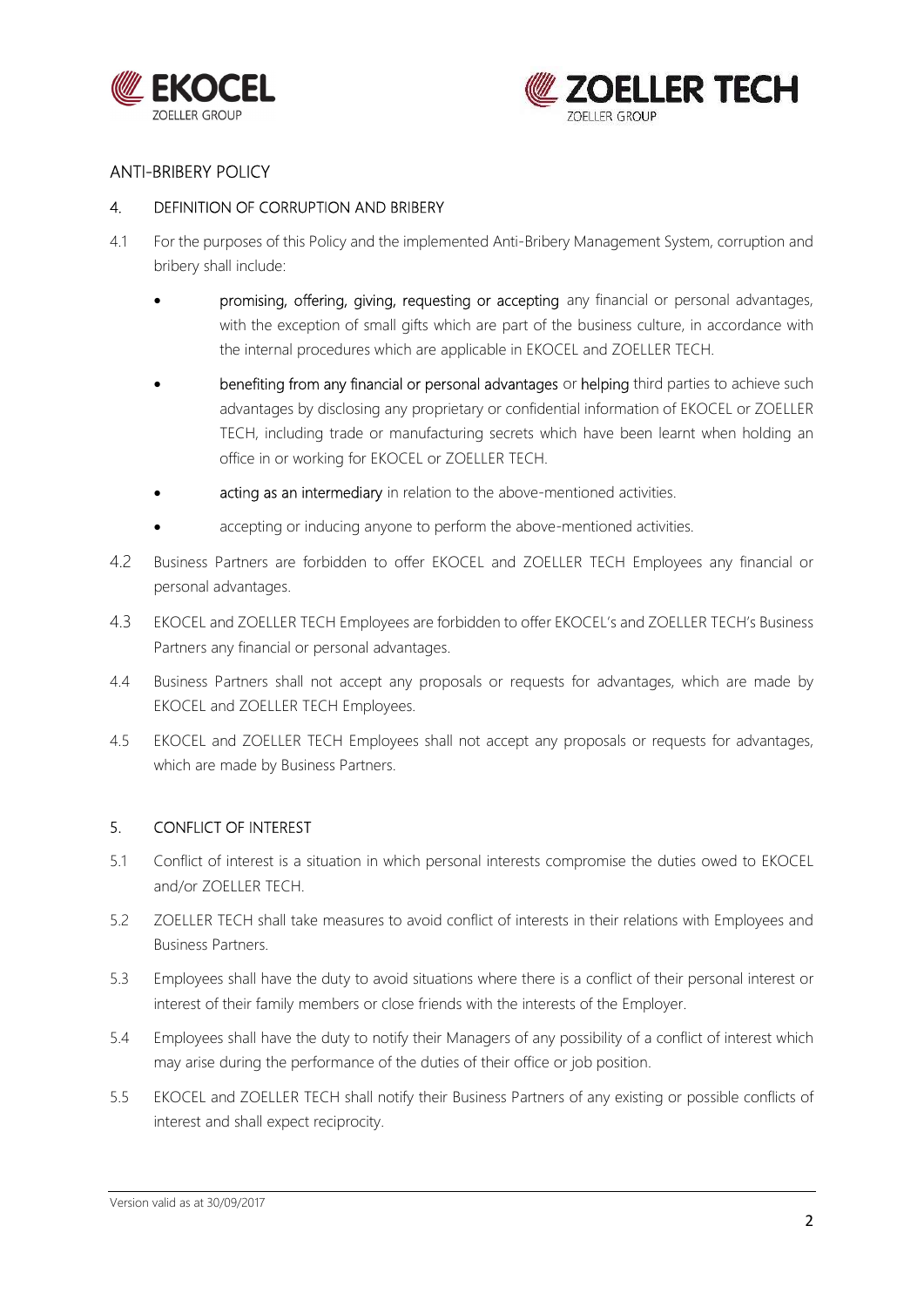



### 6. IDENTIFICATION AND REACTION TO CORRUPTION AND BRIBERY

- 6.1 Employees should immediately notify their direct or, if an abuse relates to the direct Manager, more senior Managers, of any possible situations which could give rise to corrupt practices.
- 6.2 Each of the above-mentioned cases should also be reported to the Anti-Bribery Management System Coordinator.
- 6.3 Each Employee can also report an incident anonymously if they suspect that an act of bribery or corruption is committed by another Employee regardless of their job position. This also refers to the acts of bribery or corruption committed by persons representing Business Partners, Clients or other Contractors as well as other parties which EKOCEL or ZOELLER TECH cooperate.
- 6.4 Anyone who is aware of any activities which are in breach of this Policy may report their concerns to the Management Board or a person appointed by the Management Board. Concerns can be raised in an anonymous and confidential way.
- 6.5 The Anti-Bribery Management System Coordinator or a person appointed by the Management Board will verify the correctness of the reported information.

#### 7. PARTNERSHIP IN BUSINESS

- 7.1 Employees should maintain contacts with persons or parties which whom EKOCEL or ZOELLER TECH are in a business arrangement only for business purposes.
- 7.2 EKOCEL or ZOELLER TECH Employees shall inform their Managers about their private contacts with the above-mentioned persons, especially such which may affect the business relationships or give rise to a conflict of interest.
- 7.3 The Management Board and EKOCEL and ZOELLER TECH Employees shall take appropriate action to ensure that the third parties with which EKOCEL and ZOELLER TECH plan to conduct business will not expose EKOCEL or ZOELLER TECH to the risk of corruption.

#### 8. RELATIONSHIPS WITH EMPLOYEES

- 8.1 Mutual relationships between EKOCEL and ZOELLER TECH Employees and their collaborators shall be based on:
	- a) mutual respect;
	- b) working together in a concerted effort to achieve the common objectives;
	- c) the true and fair assessment of their work;
	- d) work effectiveness.
- 8.2 The Management Board of EKOCEL and ZOELLER TECH shall use all and any information obtained from their Employees ethically.